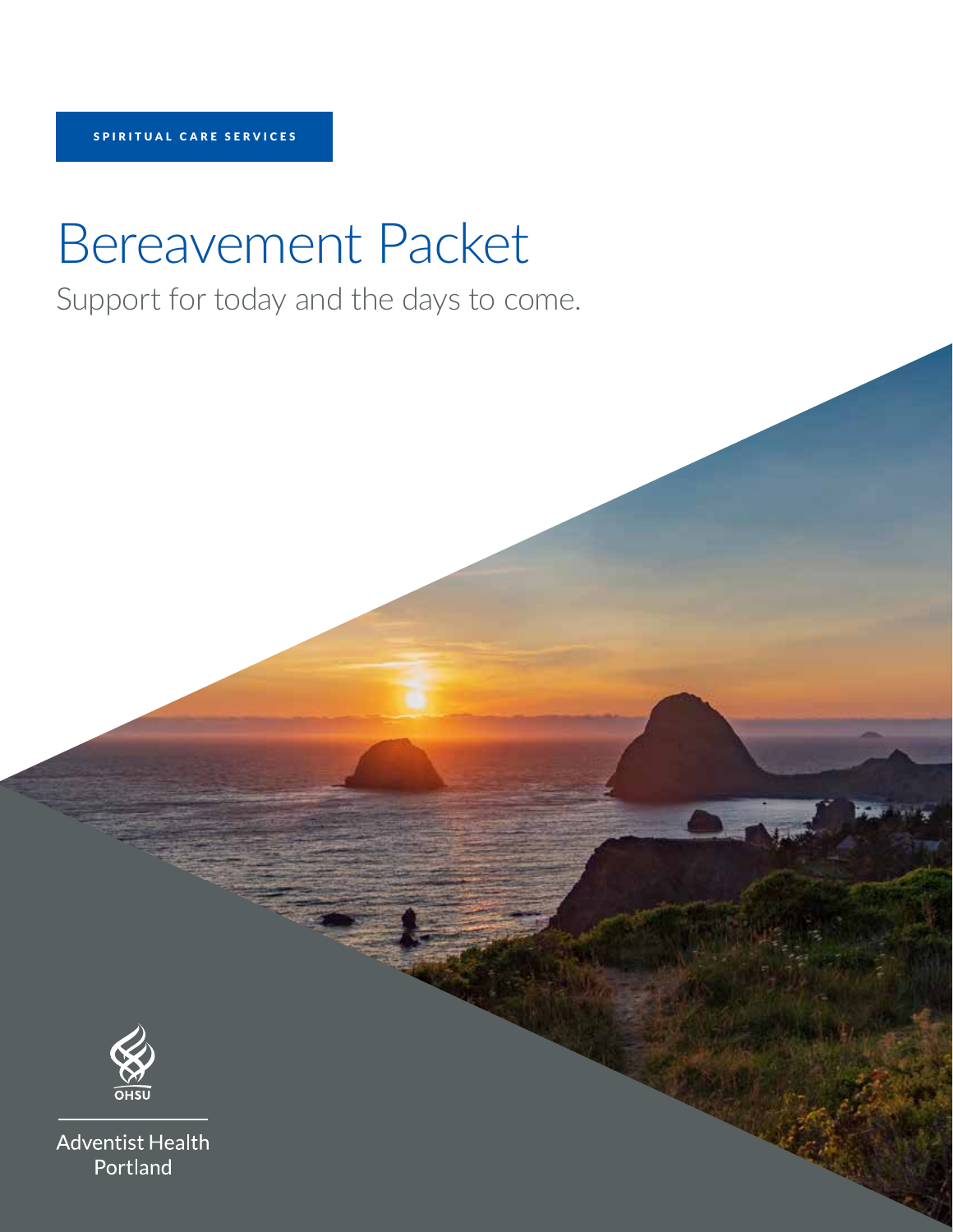# Table of Contents

| What to expect when your loved one is dying $\ldots$        |  |
|-------------------------------------------------------------|--|
| What do we do now?5                                         |  |
| Signs and symptoms of grief $\ldots \ldots \ldots \ldots$ . |  |

As you find yourself walking a path you never wanted, you may have a lot of questions and concerns. Please know you're not alone. Our providers and staff are here to help however we can.

Death isn't something our culture talks much about. Most of us have little idea what to expect as our loved one begins to let go. We have no idea what steps to take as we enter an uncertain future.

This guide can be a resource for you in the days to come. It gives you some idea what to expect and offers ideas for how to take the next steps in your journey with loss and grief.

Always know we are here to support you. If you would like the support of a chaplain, please reach out to spiritual care services at 503-251-6105 anytime.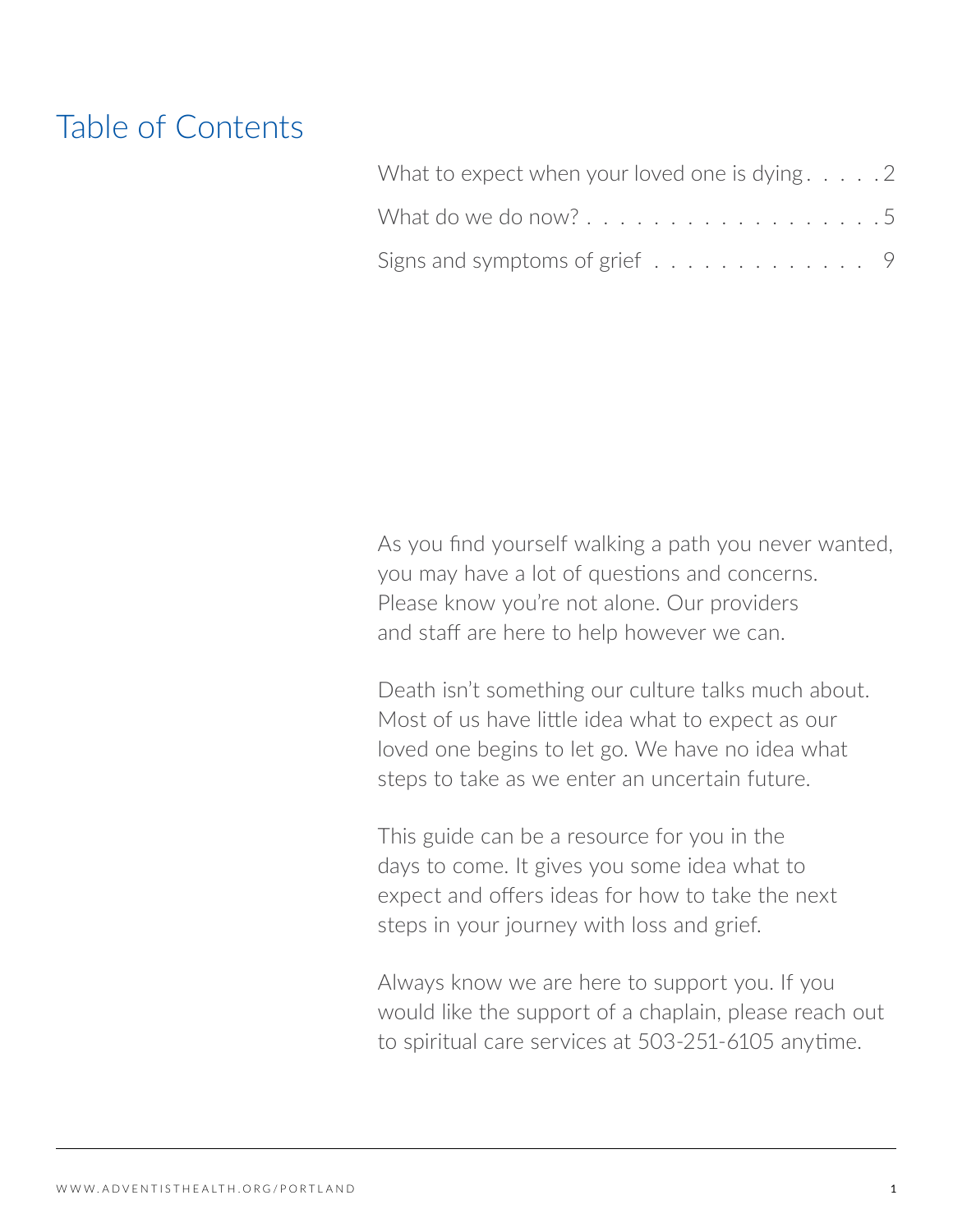# What to expect when your loved one is dying



Although each death is unique to the person, there is a common final pathway that most people travel. This pathway includes:

- Social changes, like redefining self within the context of relationships.
- Emotional changes, including addressing the inevitability of death and attempting "closure."
- Spiritual changes, such as reviewing life, reflecting on meaning, addressing forgiveness and reconciliation, and making one's peace.
- Physical changes as the body prepares to shut down and "let go" to die.

**It is not unusual for patients and families to experience a variety of emotions during this time. Our spiritual care team is always available to you and your loved one when you want us. We encourage you to:**

- Focus on the present  $-$  the "here and now"  $-$  so you don't miss what is real in the moment.
- Share with your loved one the invaluable gift of your quiet presence.
- Be gentle with yourself during this time of letting go.
- Allow your health care team to support you as you desire.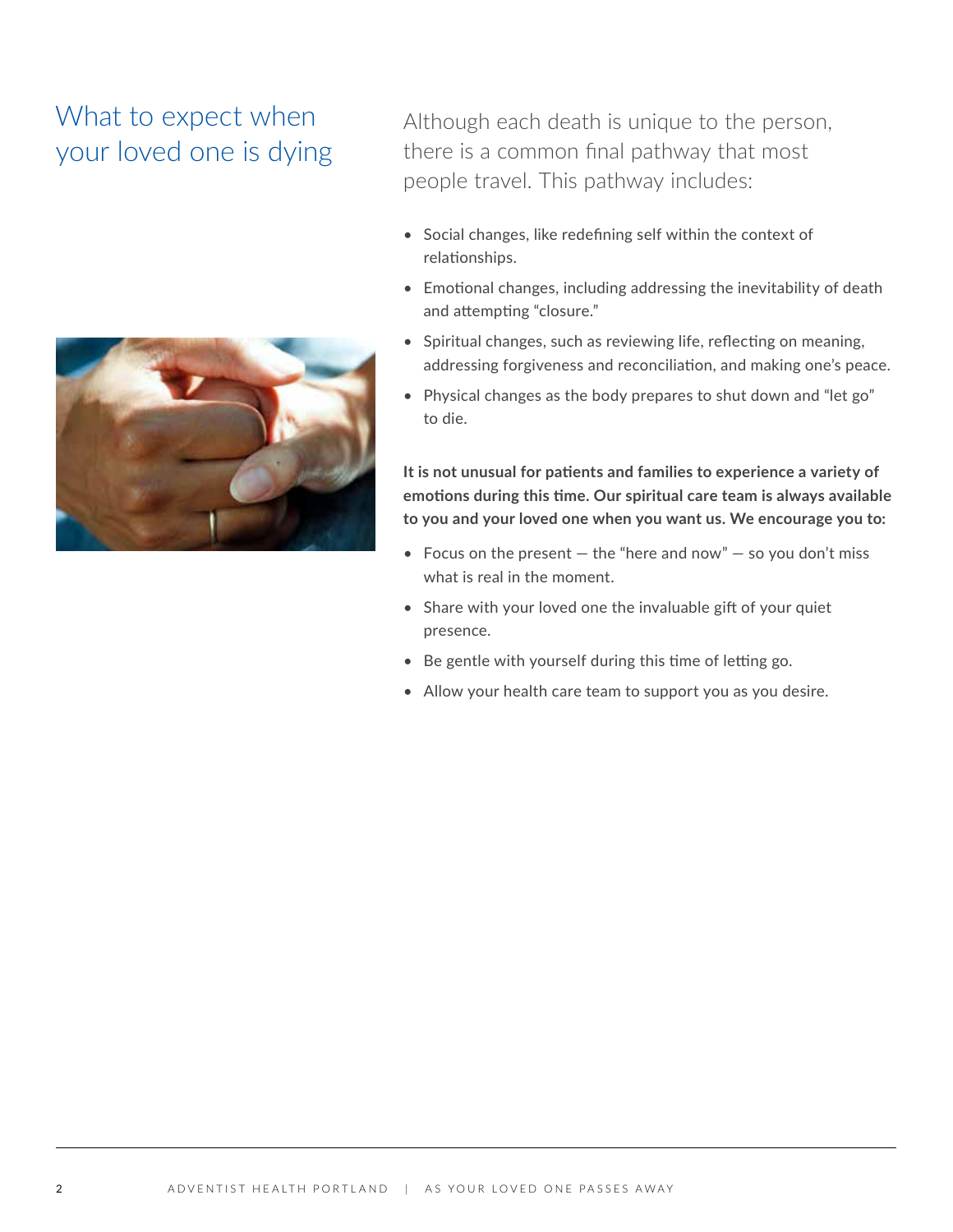#### Specific changes to expect

**As death nears, many people go through changes. Your health care team is here for you to answer any questions you have. Here are some things you should expect.** 

**Social withdrawal.** Pulling away is normal as the person becomes less concerned about their surroundings. Separation begins first from the world — no more interest in newspaper or television. Then they begin to separate from people — neighbors and friends first, then children, grandchildren and others most loved. With this withdrawal comes less of a need to communicate with others, even with close family.

**Decreased interest in food.** The person will have a decreased need for food and drink as the body prepares to die. This is one of the hardest things for some families to accept. A gradual decrease in eating and appetite, even for favorite foods, is typical. Interest may come and go. The person is not starving to death; this reflects the underlying disease. Liquids are often preferred to solids. Follow your loved one's lead and do not force feed.

**Increased sleep.** The person will spend more and more time sleeping. It may be difficult for them to keep their eyes open. This is due to a change in the body's metabolism because of the disease. We encourage you to spend more time with your loved one during those times when they are most alert  $-$  even if that's in the middle of the night.

**Disorientation.** The person may become confused about time, place and the identity of people around them. While the person may not be distressed, this disorientation is frequently distressing to the family. Gently orient the person if they ask. There is no need to "correct" the person if they are not distressed.

**Restlessness.** The person may become restless and pull at the bed linens. These symptoms reflect a change in the body's metabolism. Talk calmly and assuredly with your loved one so you don't startle or frighten them. If they are highly restless or agitated, medications can be given to help them relax and rest more comfortably.

**Decreased senses.** Clarity of hearing and vision may decrease. Soft lights in the room may prevent visual misinterpretations. Never assume that your loved one cannot hear you. Hearing is the last of the five senses to be lost.

**Incontinence.** Losing control of urine and bowel movements is common. The nurse can help place absorbent pads under your loved one for more comfort and cleanliness, or a urinary catheter may be used. The amount of urine will decrease, and the urine becomes darker as death nears.

*"My flesh and my heart fail, but God is the strength of my heart and my portion forever."* Psalm 73:26

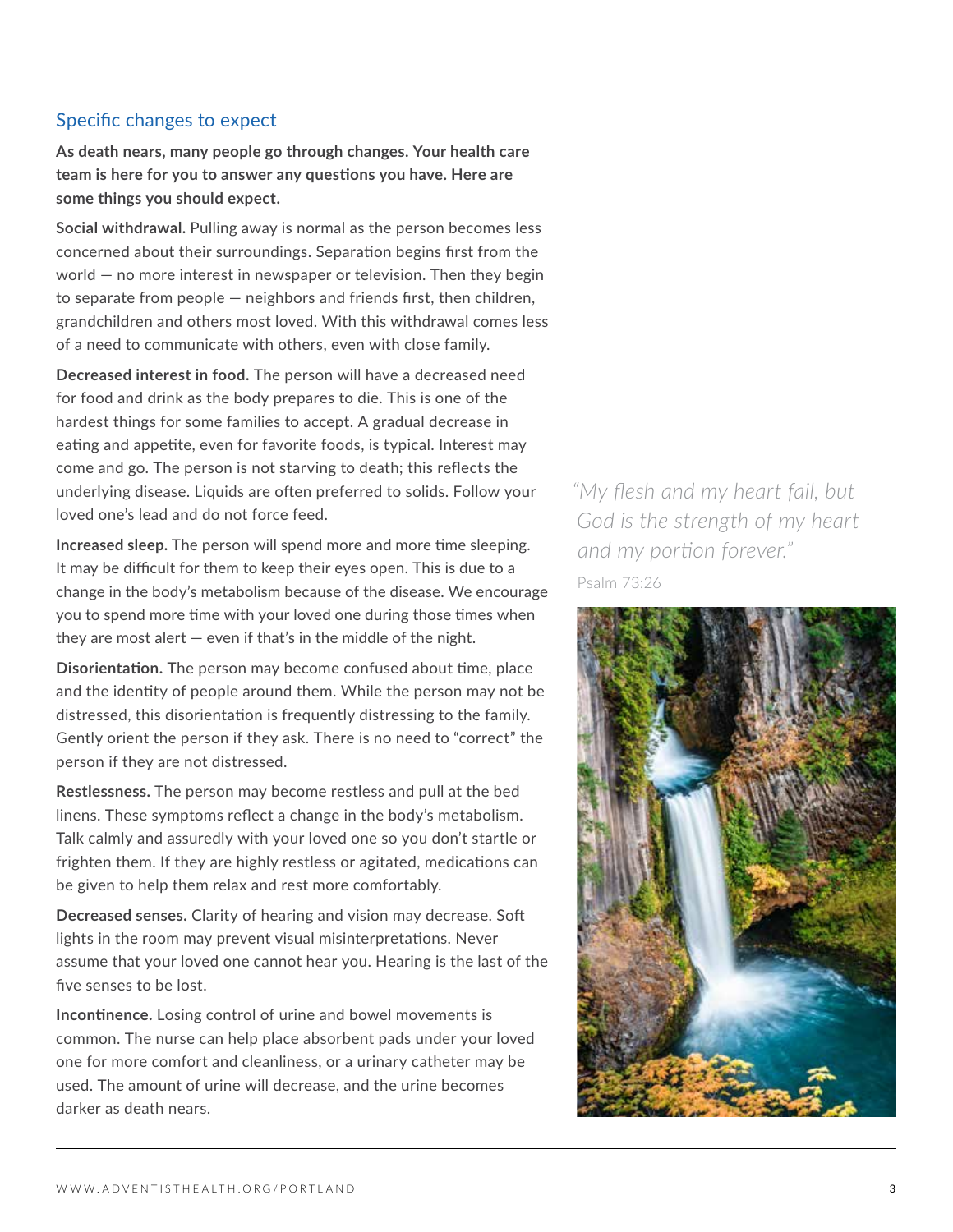#### Near death awareness (NDA)

This describes a dying person's experiences as death approaches. There are two broad categories:

- **• Attempts to describe what dying is like:** Some people describe seeing family members who have already died. Some people describe beckoning or welcoming. The language people use to communicate NDA may be symbolic. Some talk about preparing for travel or change.
- **• Requests for something to ensure a peaceful death:** This might include closure in a personal or spiritual relationship, removal of a barrier to achieving closure, and/or preparation for death via specific items or rituals. We encourage you to gently ask your loved one about messages you don't understand. Accept and validate what your loved one is telling you — don't challenge or argue. If you don't know what to say, say nothing. Just be present.

**Near death awareness (NDA).** See sidebar.

**A final surge of energy.** Often when people are dying, they will reach a period when it seems they're getting better. Your loved one may wake up and may be able to communicate with you. These surges can last for a few hours to a few days. Though it can be confusing to see your loved one with renewed vitality, keep in mind that this is a normal part of the dying process. Your loved one may not actually be getting better. The final surge of energy is often a good time to gather your family and close friends to say final goodbyes.

#### Physical changes as death approaches

#### **Specific physical signs may cue you that death is near.**

- Blood pressure decreases, and the pulse may increase or decrease.
- Body temperature can fluctuate; fever is common.
- Perspiration may increase and may include clamminess.
- Skin color changes: flushed with fever, bluish with cold, possible pale-yellow pallor (not jaundice).
- Breathing may increase, decrease or become irregular. There may be periods of no breathing (apnea). Respirations often become shallow, with less rise and fall of the chest, and your loved one may do more breathing through their mouth.
- Congestion may cause a rattling sound in the lungs and/or upper throat because the patient is too weak to cough or clear their throat or cough. Congestion can be affected by positioning, may be very loud, and sometimes just comes and goes. Elevating the head of the bed and swabbing the mouth with oral swabs gives comfort. If congestion is severe, medications can "dry up" excess secretions.
- As blood circulation decreases, arms and legs may become cool to the touch. Hands and feet become purplish, while ankles and elbows become blotchy.
- People often enter a coma before death and don't respond to voice or touch.

#### Signs death has occurred

- No breathing or heartbeat.
- Loss of control of bowel and bladder.
- No response to voice commands or gentle shaking.
- Eyelids slightly open; eyes fixed on a certain spot.
- Jaw relaxed and mouth slightly open.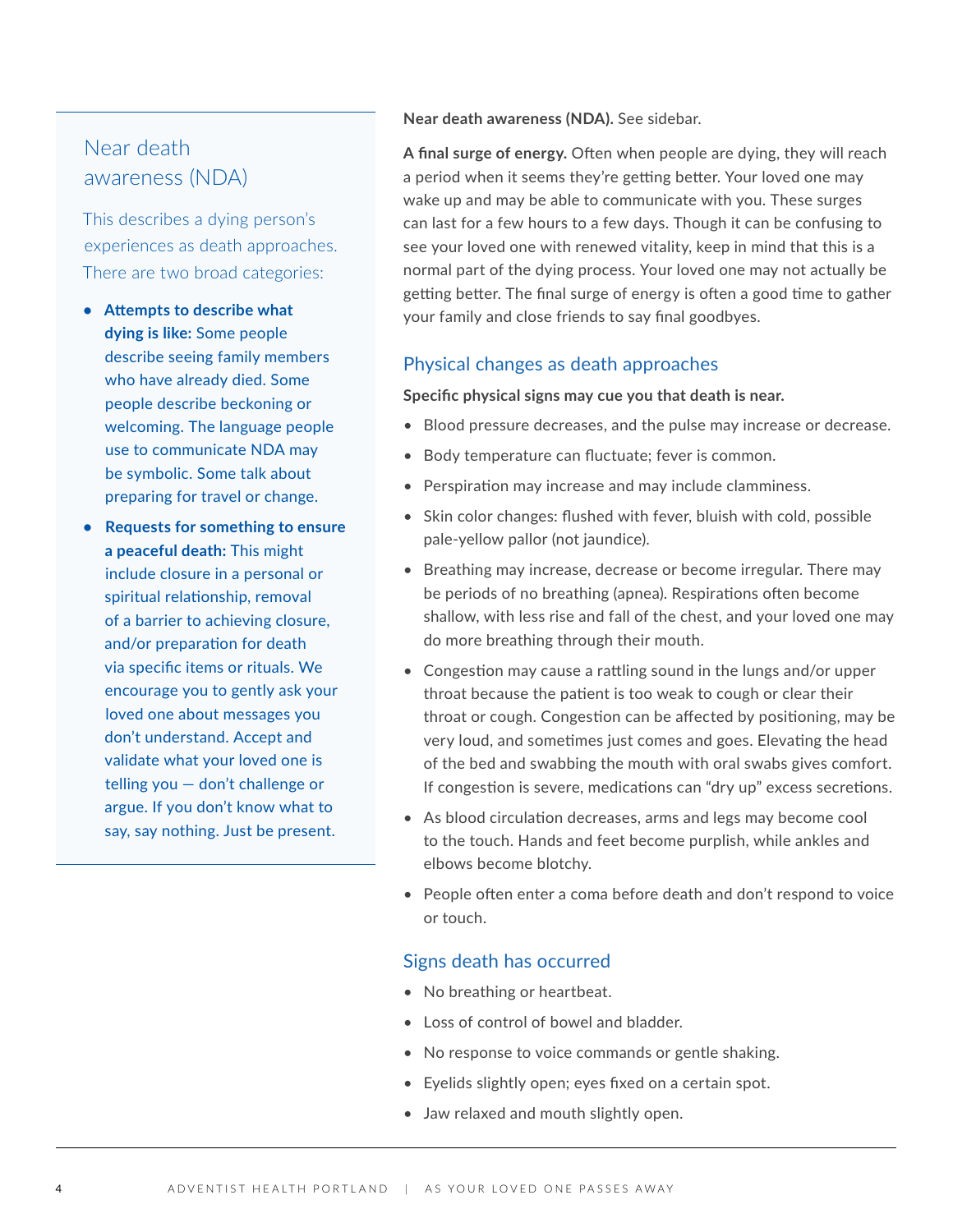#### Important information



**Funeral home/mortuary phone number**

**Physician name**

**Physician phone number**

What do we do now? This can be a difficult and confusing time. Don't hesitate to ask for the information and help you need. We are surrounding you with experienced people who are eager to help and guide you through this difficult time and give you the answers you need.

#### What to do first

- **Request a chaplain:** You may want to request a chaplain to assist with grief issues by calling the hospital switchboard (dial 0) or asking your nurse to contact the spiritual care department.
- **Choose a funeral home or mortuary:** This packet also includes a list of possibilities, or you can use Google to look for options. When you have chosen a funeral home or mortuary, call the hospital switchboard (dial 0 from an internal phone or 503-257-2500 if you've left the hospital) to be directed to the appropriate person to whom to give that information. You can write the information here for easy reference.
- **Request autopsy or organ donation:** If you are interested in autopsy or organ donation, your nurse will be happy to provide the information you need.
- **Write down the physician's information:** Keep this information here so you can easily contact your loved one's doctor if you have questions later.
- **Collect all personal belongings:** Both you and your loved one may have personal belongings you will want to take with you when you leave the hospital.
- **Review this booklet:** Familiarize yourself with the other resources within this packet. This booklet can help to guide you and your family as you move through the coming days.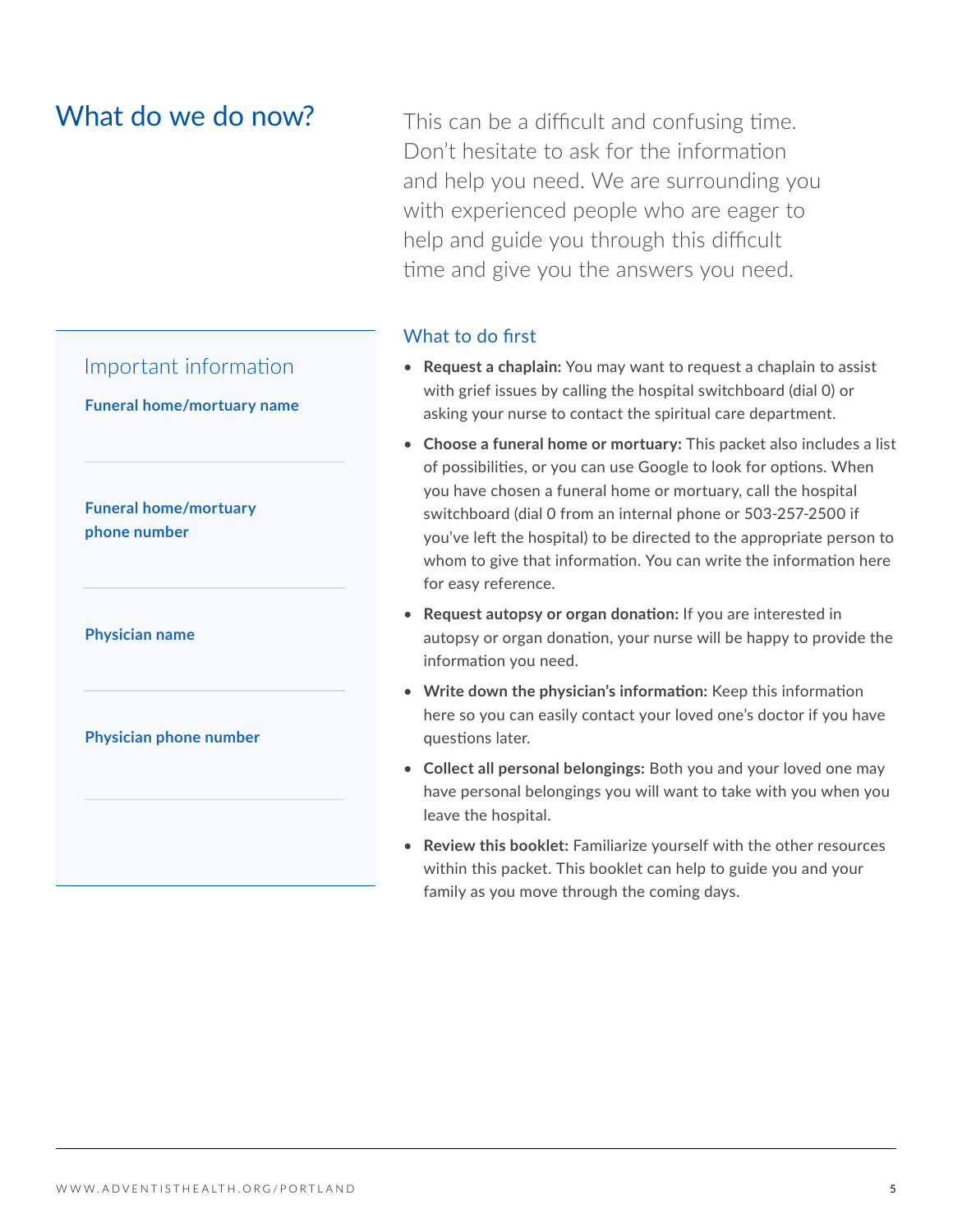#### Visiting the funeral home

If possible, take a friend, family member and/or your clergy person with you to the funeral home. It is helpful to have someone with a clearer mind to help with decision-making around funeral arrangements. Be prepared to give the funeral home information about your loved one, including:

- $\bigcirc$  Full name, including any nicknames.
- $\bigcirc$  Date of birth and death.
- $\bigcap$  Social Security number.
- $\bigcirc$  Occupation and previous places of employment.
- $\bigcirc$  Names of parents, children and other relatives and their relationship to your loved one — you may also need to provide your loved one's mother's maiden name.
- $\bigcirc$  Military ID or discharge papers, if your loved one was a veteran.
- $\bigcirc$  Religious, civic and/or other groups of which your loved one was a member.
- $\bigcirc$  Name(s) of clergy you want to conduct the service.
- $\circ$  Location where you want to hold the service.
- $\bigcirc$  Names of possible pallbearers and/or anyone you may wish to have speak about your loved one during the service.

If you're planning a burial rather than cremation, you'll need to bring a complete set of clothing, including underwear, but not shoes.

#### Going home

**If you don't have anyone with you, try to contact a family member or friend to drive you home. Ask them to stay with you at your home or let you come home with them so you're not alone as you begin to process your loss. When you get home and as you are able, here are some next steps you may want to take:**

- Call other relatives and close friends or ask close family member or friend to call for you.
- Reach out to your faith community and ask for your clergy or other members to support you and help you plan the funeral or memorial service.
- Ask someone else to keep a record of all incoming phone calls, food, flowers, notes and gifts so you can appreciate them later.
- Work with those closest to you to decide if you want to name a particular organization or charity where people can donate in your loved one's name.
- When appropriate, let employers, children's teachers and other connected groups know of your loss. Your loved one's work may have an insurance policy as part of its benefits package, so take the time to ask how to access that benefit.
- Let family members know that many airlines offer discounted fares when a sudden death has occurred. The airline may request the name of the person who passed and the name and phone number of the funeral home.

#### Planning a service

**Here are some things to consider as you and your loved ones plan the service.**

- Who will conduct the service?
- Where will you want the service to be held?
- Who should speak words of tribute?
- Will you want the service formal or informal? Any specific format or order?
- What special symbols or objects do you want to include?
- What readings, scriptural or other, would you like read? By whom?
- How will flowers (if any) be handled following the service?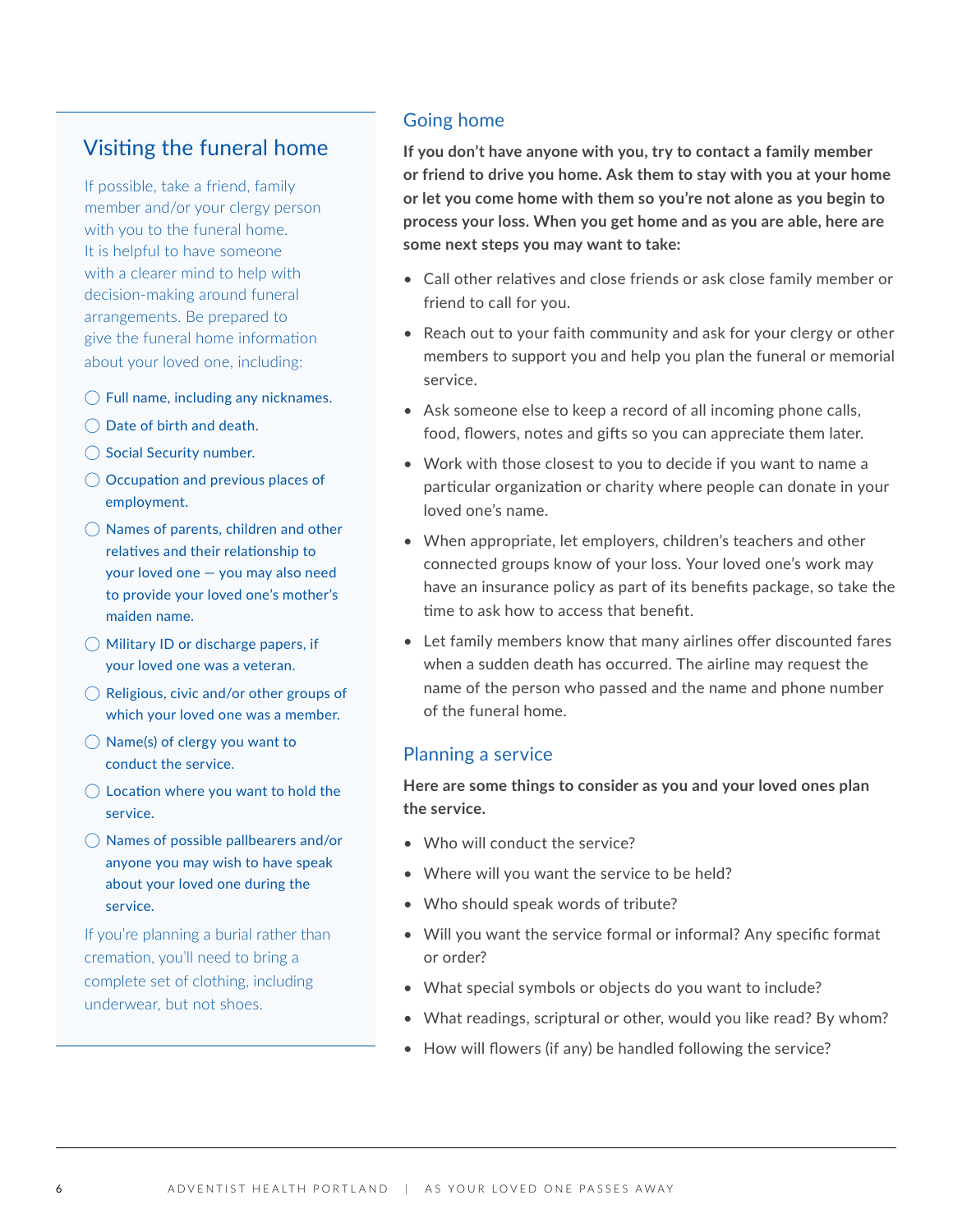- What music (if any) would you prefer?
	- » Organ selections/organist?
	- » Instrumental selections/instrumentalist?
	- » Vocal selections/vocalist?
	- » Hymns or songs to be played or sung?
- Will there be a reception afterwards?
	- » Where?
	- » How will people be informed?
	- » What would you like served?
	- » Who might manage this for you?
- Will there be honorariums or fees to be paid? To whom? Given by whom? What amounts?

If the date and time of the service are included in the newspaper obituary, you may want a friend or neighbor to stay at your house during that time to discourage anyone from taking advantage of your absence.

#### After service arrangements are completed

- Secure at least 10 certified copies of the death certificate from the funeral home for:
	- » Insurance companies
	- » Department of Motor Vehicles
	- » Bank accounts
	- » Mortgage company
	- » Creditors
	- » Airline or bus bereavement fares for out-of-town relatives, etc.
- Contact life insurance companies.
- Call Social Security to obtain death and survivor benefits if you or your child(ren) may be eligible.
- Call your attorney regarding the will and insurance policies and ask about next steps.
- Contact your bank regarding existing accounts.
- Contact (by phone or letter) creditors and credit card companies.
- If appropriate, secure information from county offices regarding probating your loved one's will.



*"What we once enjoyed and deeply loved we can never lose, for all that we love deeply becomes part of us."* Helen Keller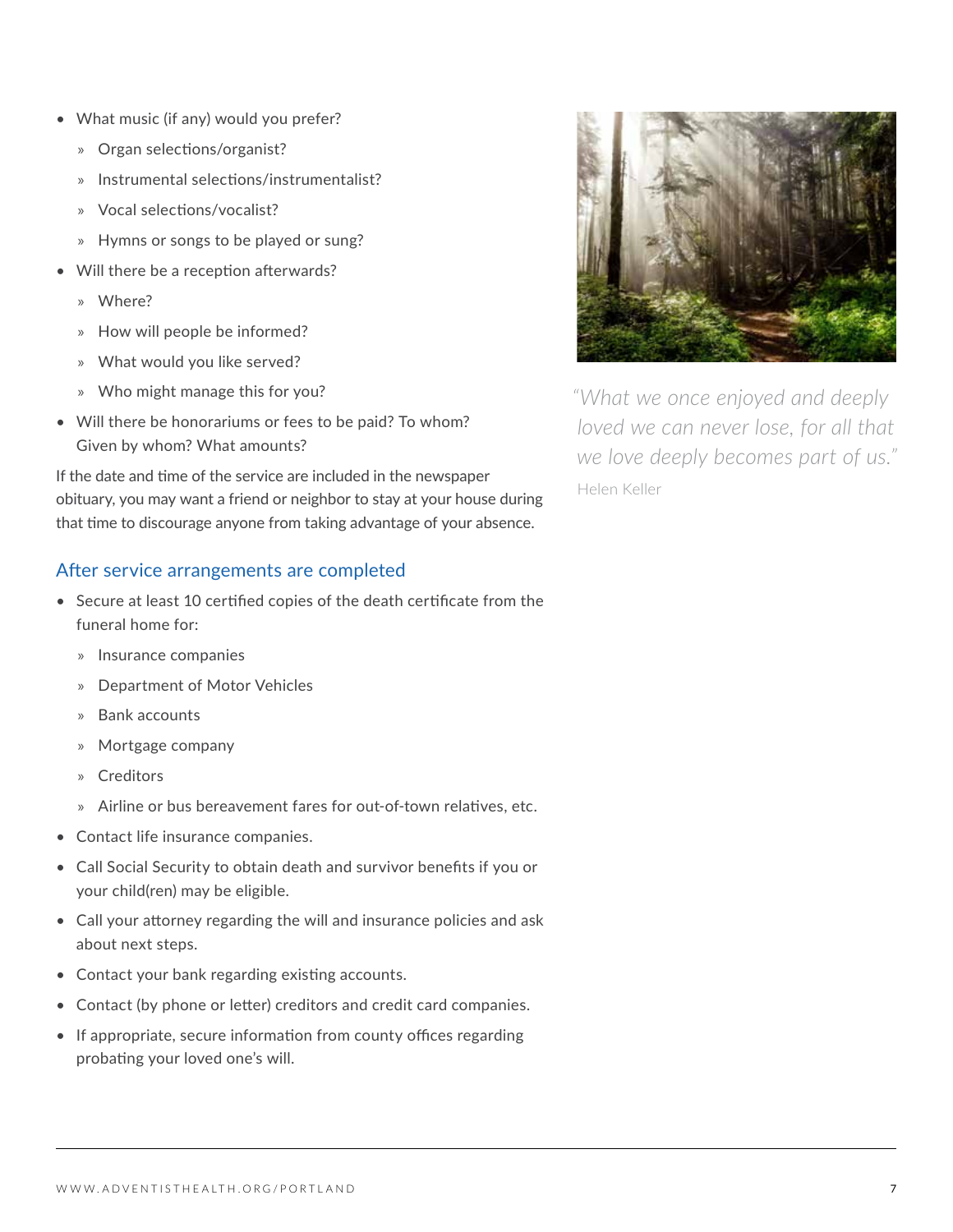*"Blessed are those who mourn, for they shall be comforted."*

**Matthew 5:4**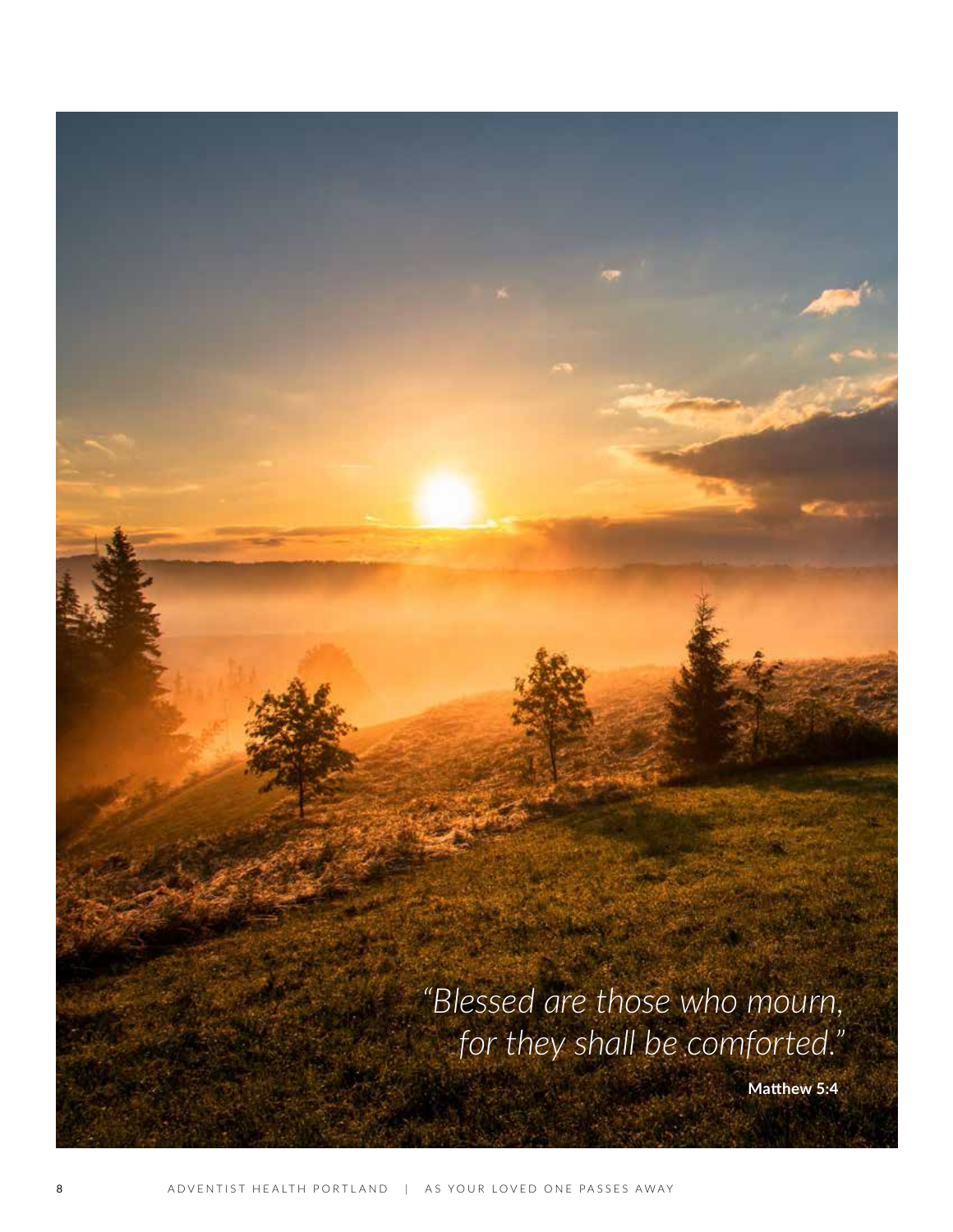## Signs and symptoms of grief

Grief is a natural part of life that starts at birth. The newborn baby leaves the warm, nurturing environment of their mother's womb. A child loses the security of home on their first day of school. A pet dies. Grandma dies; a schoolmate dies. A friend moves away. After graduation, a significant other says goodbye.

As we grow older, we may lose a parent, a child, a sibling, a spouse, a job, a house. There may be financial loss or the loss of one's reputation.

Loss of anything of value causes emotional pain, often with physical symptoms. Grief is a response to that pain. The process of assembling the pieces of a broken heart is hard work that is often misunderstood.

Grief shows up in many ways. Some of these are more recognized than others, but they all can be part of working through loss toward healing.

#### Emotional/psychological effects

- Denial
- Guilt
- Anger
- Resentment
- Bitterness
- Irritability
- Disbelief
- Loneliness
- Hallucinations
- Sighing
- Nightmares
- Sadness
- Sense of failure
- Concentration on problems
- Failure to accept reality
- Time confusion
- Memory lapse
- Emptiness
- Fear
- Poor concentration
- Crying spells
- Preoccupation with the deceased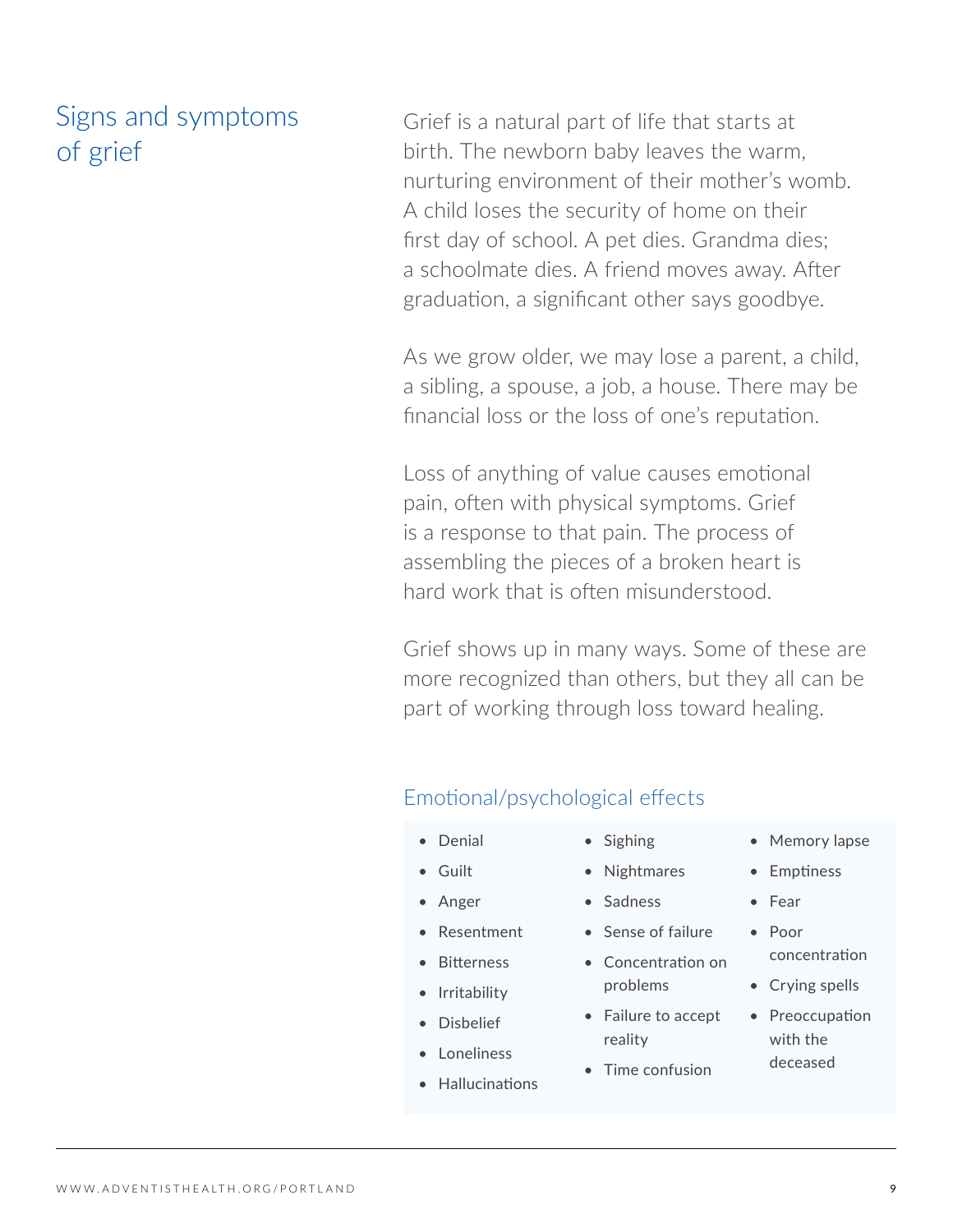### Physical effects

- Exhaustion
- Loss of appetite
- Sleeping problems
- Lack of strength
- Weight loss
- Headaches
- Breathlessness
- **Palpitations**
- Weight gain
- Aching arms
- Restlessness
- Blurred vision

- Spiritual effects
	- Withdrawal from or increased — religious activity
	- Consolation provided by belief or scriptures
	- Searching for evidence of an afterlife
	- Change in priorities or values
- Seeking meaning in the loss itself
- Wavering of faith
- Examining the meaning of life
- Anger directed at clergy, religion or God
- No longer knowing what one believes
- Feeling like one is not supposed to have fear or feelings of grief is trusting in God
- Questioning:
	- » Why me?
	- » Where was God when I needed God?
	- » Where is God now?
- » Is this death God's will?
- » What do I do with my guilt?
- » Was my loved one saved?

- Other grief reactions
	- Suicidal thoughts
	- Feeling guilty when healing occurs and grief lessens
	- Using medication for sleep or calming nerves
	- Feeling protective of others, refraining from talking about the loss
- Assuming traits and mannerisms of loved one
- Crying easily and unexpectedly, even sobbing convulsively
- Shortness of breath, heaviness in the chest, frequent sighing
- Feeling the loss never happened, having a sense of unreality
- Feeling guilt over things done or not done, said or not said, in the relationship
- Preoccupation with the life of the deceased
- Wanting to talk a lot about the loved one, including the events surrounding the death
- Mood changing uncontrollably
- Feeling as if "losing one's mind"

- Social effects
	- Withdrawal from normal activity
- Isolation from spouse, family and/or friends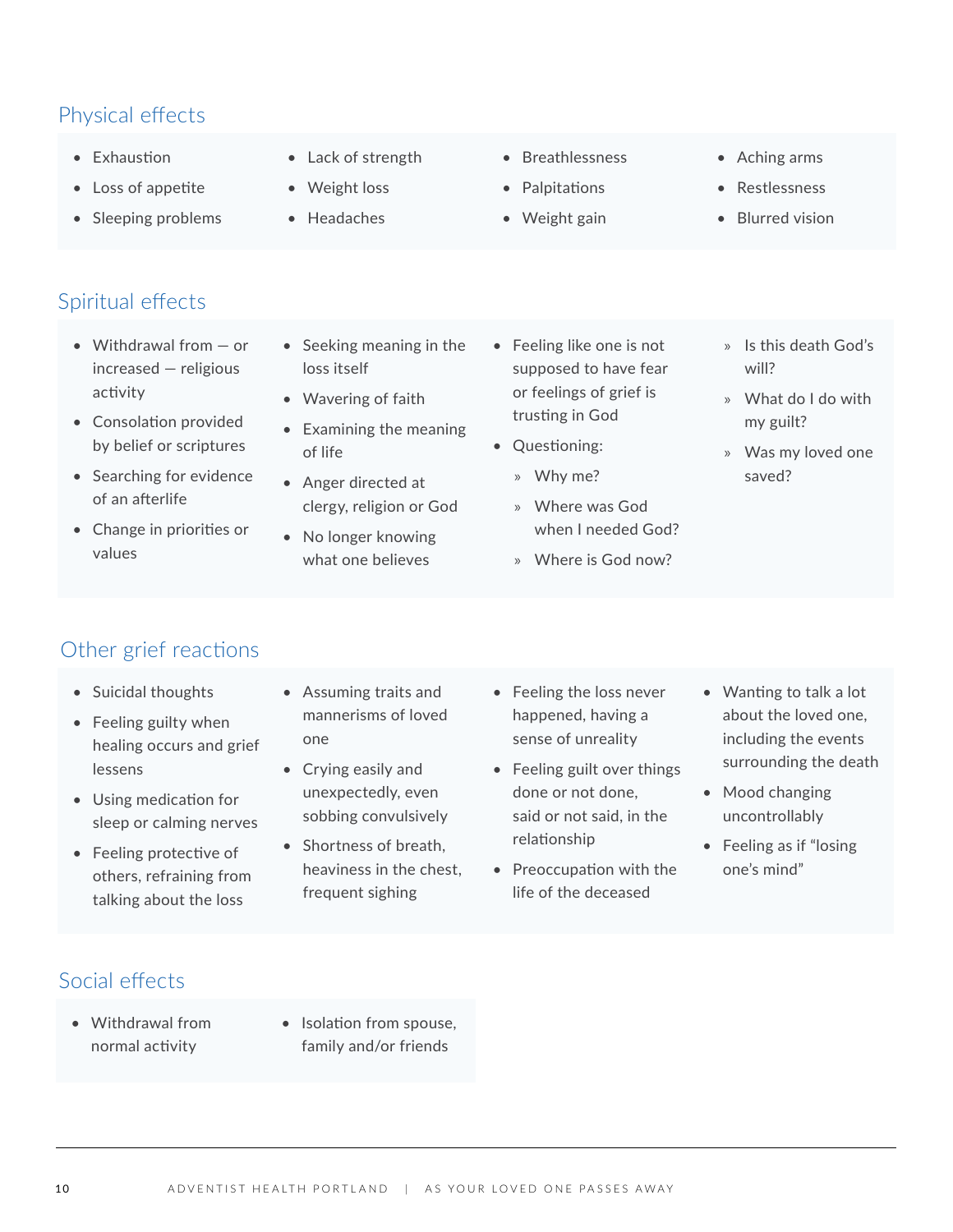*"Give sorrow words; the grief that does not speak knits up the o-er wrought heart and bids it break."*

**William Shakespeare**



#### Steps for walking through grief

- Resume old and new relationships together and apart.
- Eat a well-balanced diet and drink plenty of fluids.
- Get a physical exam about four months after experience a loss to check for life-threatening diseases the body is at risk for during grief.
- Move daily by biking, walking, jogging, dancing, swimming — just keep moving.
- Maintain rest patterns, even if unable to sleep — read or journal while you're in bed. Try to resume normal sleeping patterns and avoid increasing work or other activities.
- Avoid long trips while your coping mechanisms are decreased.
- Keep a diary or journal of your thoughts, memories or mementos. You can also write letters, notes and poems to or about your loved one.
- Read books, articles and poems that help you understand and find comfort — avoid unsympathetic literature and technical medical publications.
- Avoid making big decisions or changes for the next year or two. Don't move or change jobs or relationships. Don't let others force decisions on you.
- Wait until you feel ready to do anything with your loved one's clothes or other belongings.
- Allow family and friends to share your grief and let them offer their support.
- Admit to yourself and your family when you need help. Accept others' help and give specific things they can do for you like bring you food or help with child care.
- Talk to your spouse, family and friends about your loved one and share your feelings. Tell them it is alright to mention your loved one or tell them if you prefer they didn't.
- Ask your clergy and faith community for help and support in renewing your faith and hope.
- Attend a support group so others who truly understand can offer support, help and hope.
- Remember four things that work with each other during this time: hope, time, love and healing.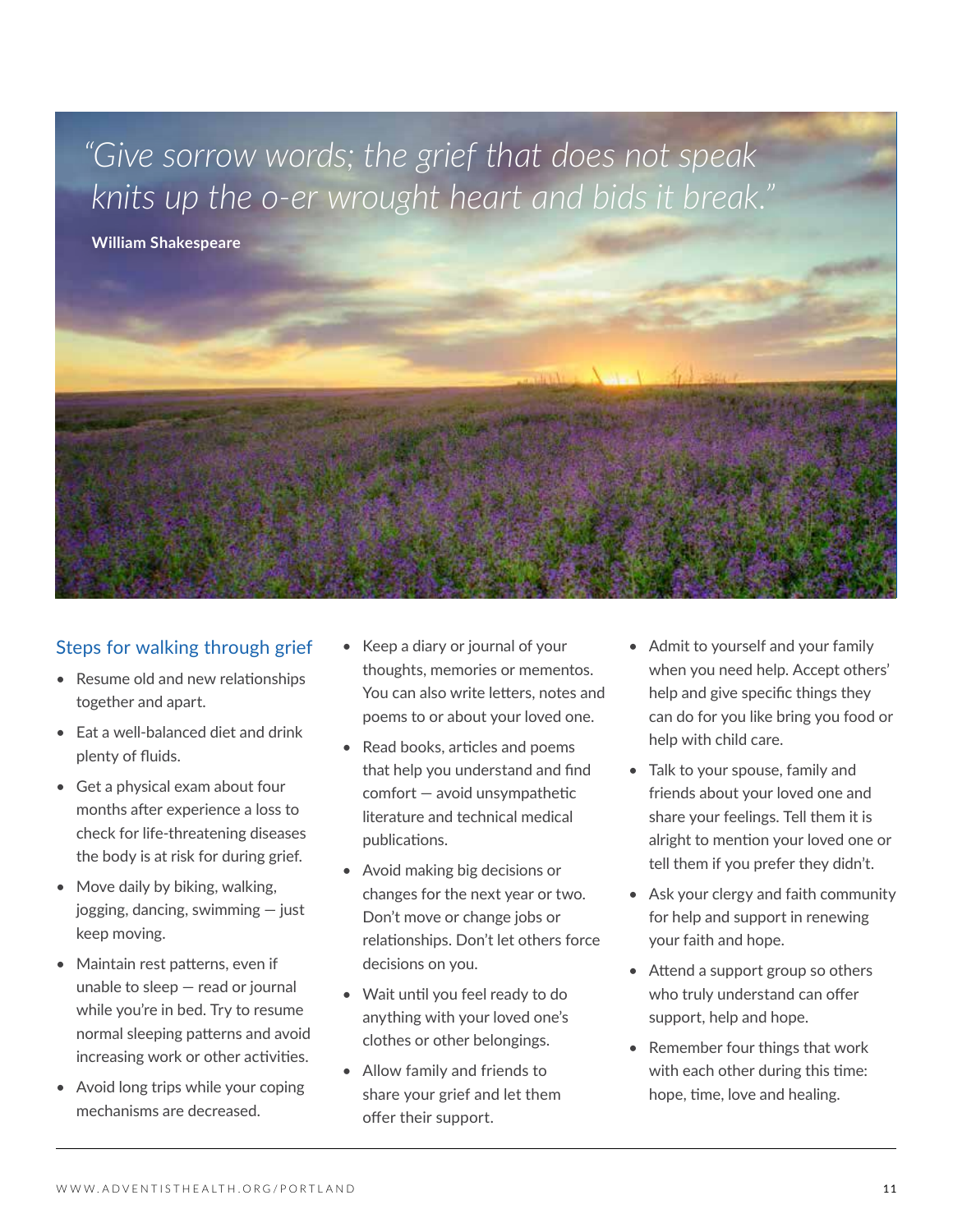| <b>Notes</b> |  |  |  |
|--------------|--|--|--|
|              |  |  |  |
|              |  |  |  |
|              |  |  |  |
|              |  |  |  |
|              |  |  |  |
|              |  |  |  |
|              |  |  |  |
|              |  |  |  |
|              |  |  |  |
|              |  |  |  |
|              |  |  |  |
|              |  |  |  |
|              |  |  |  |
|              |  |  |  |
|              |  |  |  |
|              |  |  |  |
|              |  |  |  |
|              |  |  |  |
|              |  |  |  |
|              |  |  |  |
|              |  |  |  |
|              |  |  |  |
|              |  |  |  |
|              |  |  |  |
|              |  |  |  |
|              |  |  |  |
|              |  |  |  |
|              |  |  |  |
|              |  |  |  |
|              |  |  |  |
|              |  |  |  |
|              |  |  |  |
|              |  |  |  |
|              |  |  |  |
|              |  |  |  |
|              |  |  |  |
|              |  |  |  |
|              |  |  |  |
|              |  |  |  |
|              |  |  |  |
|              |  |  |  |